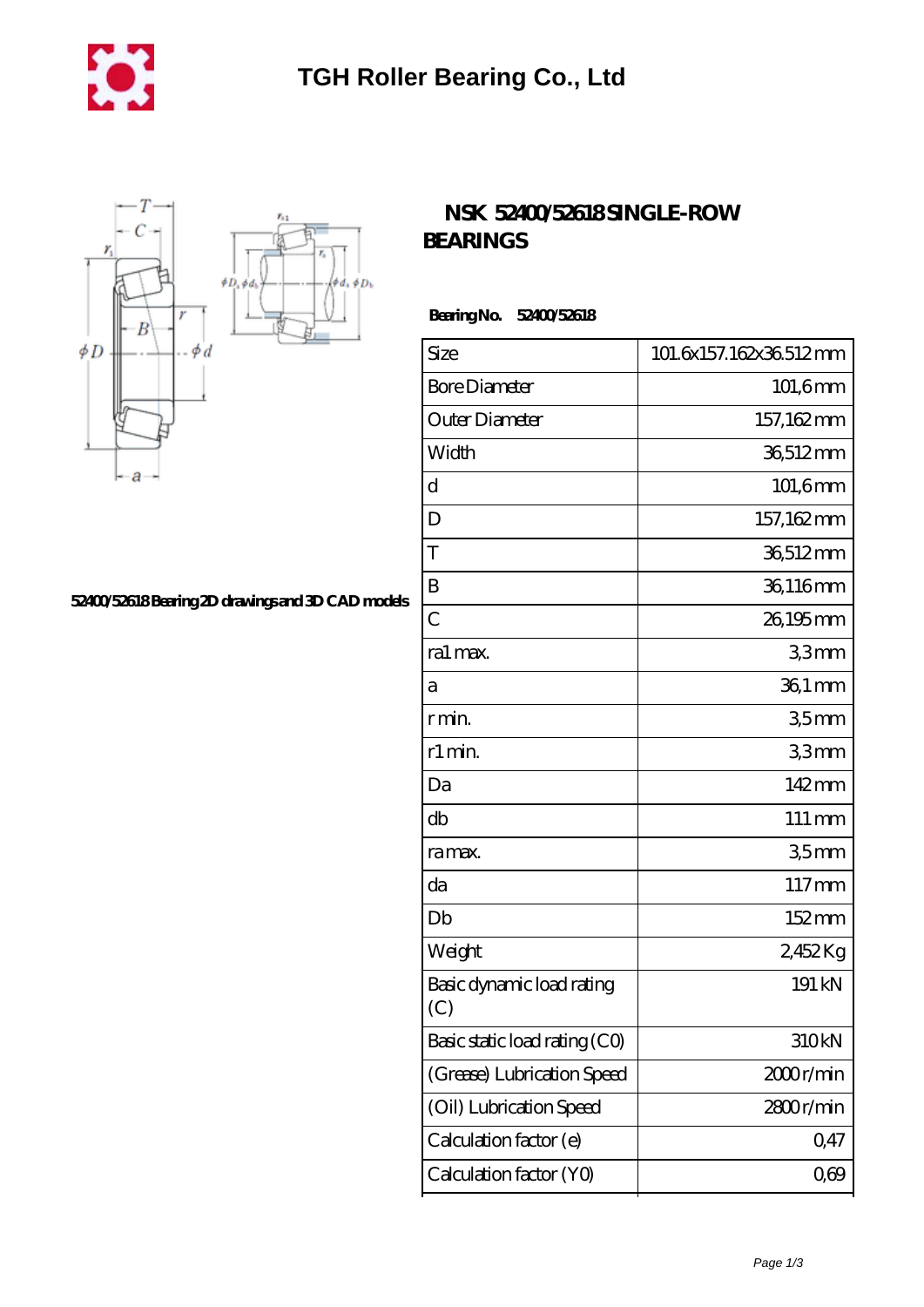

| LangID          | $\mathbf{1}$ |
|-----------------|--------------|
| ALP23           | 0            |
| outer r         | 33           |
| ALP22           | 8            |
| $D_{-}$         | 157.162      |
| ALP21           | 35           |
| SHOG_yobi       | 52400/52618  |
| RAr             | 248844       |
| inner r         | 35           |
| GRS rpm         | 2000         |
| $D_{-}b$        | 152          |
| $D_a$           | 142          |
| DE              | 142339       |
| <b>SLR</b>      | 25.25        |
| Prod_Type3      | TRBSR_ID_A   |
| BETA_           | T            |
| ALPHA_          | 17.567       |
| SDM             | 130089       |
| DA1             | 13751        |
| DA <sub>2</sub> | 12361        |
| hidYobi         | 52400/52618  |
| Y1              | 1.3          |
| $B_{-}$         | 36116        |
| Oil rpm         | 2800         |
| hidTable        | ecat_NSTPRI  |
| Y <sub>O</sub>  | 069          |
| inner ra        | 35           |
| outer rb        | 33           |
| CO              | 310          |
| <b>CUP</b>      | 0.702        |
| $\mathbf e$     | 0.47         |
| DA              | 13059        |
|                 |              |